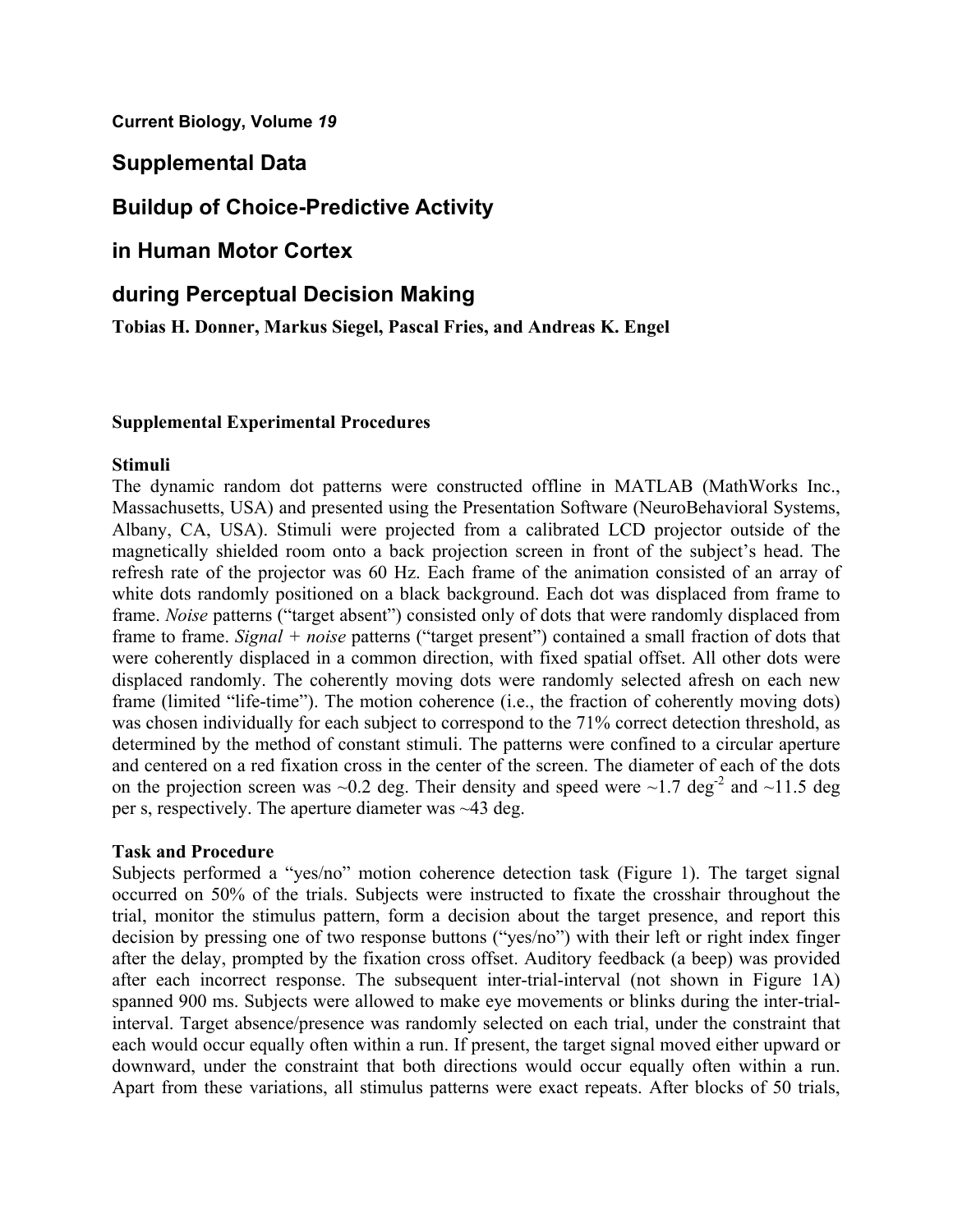subjects were allowed to pause, without moving their heads. They initiated the start of each new trial block by a button press. Each run consisted of 400 trials and lasted about 50 min.

### **Data Analysis**

Trials containing eye blinks, saccades, muscle artifacts and signal jumps were rejected from further analysis. Line-noise was removed by subtracting the 50, 100, 150 and 200 Hz Fourier components of the individual epochs. Data were then re-sampled at 600 Hz and submitted to spectral analysis, using the "multi-taper" technique [1].

To isolate effector-selective MEG-activity, we calculated time-frequency representations of the MEG power (spectrograms) of each sensor and trial, using a sliding window Fourier transform (250 ms window, 25 ms window step-size, 16 Hz spectral smoothing, 2 Hz frequency bins). We calculated separate spectrograms aligned to stimulus onset and to button press. The spectrograms were converted into percent power change relative to the average pre-stimulus baseline (0.5 s before stimulus onset). These normalized spectrograms were averaged across trials, separately for right- and left-hand button presses, across two groups of twelve sensors overlying the left and right motor cortices, and across subjects (Figure 2A). Analogous to the calculation of the lateralized readiness potential [2], frequency-specific activity ipsilateral to the button press was subtracted from the activity contralateral to the button press. The differential activity was collapsed across left- and right-hand button presses and across subjects, providing a simple measure of effector-selective activity (Figure 2B).

We used an adaptive spatial filtering technique called "linear beamforming" [3, 4] to reconstruct effector-selective 12-36 Hz and 64-100 Hz activities in cortical source space. This technique estimates the frequency- and location-specific power in source space by applying linear filters **A**(**r***,f*) to the sensor-level MEG data, separately for each location of interest **r** and frequency range of interest *f*:

$$
\mathbf{A}(\mathbf{r},f) = (\mathbf{L}^T(\mathbf{r})\mathbf{C}(f)^{-1}\mathbf{L}(\mathbf{r}))^{-1}\mathbf{L}^T(\mathbf{r})\mathbf{C}(f)^{-1},\tag{1}
$$

where the columns of **L**(**r**) contain the lead fields (i.e., the mapping from source space to sensor space) for two orthogonal tangential dipoles at location **r**, and **C** denotes the cross-spectraldensity matrix of the sensor-level MEG data in the frequency range of interest. This filter passes band-limited activity from **r** with unit gain, while maximally suppressing the activity from all other sources [3, 4]. The estimates of spectral power were computed according to:

$$
P(\mathbf{r}_j) = \lambda_l (\mathbf{A}(\mathbf{r}_j) \mathbf{C}(f) \mathbf{A}^{*T}(\mathbf{r}_j)),
$$
\n(2)

where  $\lambda_l$  denotes the largest singular value of the cross-spectrum estimates of two orthogonal tangential dipoles at location **r**. Thus,  $\lambda_l$  is the power of a dipole pointing into the dominant direction at **r** [4].

We used this spatial filtering technique to reconstruct the cortical distribution of effectorselective activity before movement execution, by contrasting activity in the 12-36 Hz and 64-100 Hz bands between left and right hand button presses. Activity was expressed as the band-limited power during the 0.5 s before button press, normalized by the band-limited power during baseline (0.5 s before stimulus onset). The source space was divided into a regular grid of 7.5 x 7.5 x 7.5 mm resolution covering the cerebral cortex. Within each run, ensembles of activity maps were computed for each behavioral response (left-hand/right-hand), each map leaving out one different trial; maps of the mean activity per grid point, and the standard error of the mean, were then computed by means of a jackknife procedure [5]. These maps were converted into statistical t-maps (left vs. right hand), linearly interpolated to a 1  $\text{mm}^3$  grid, converted into zmaps, and pooled across runs (within subjects) according to: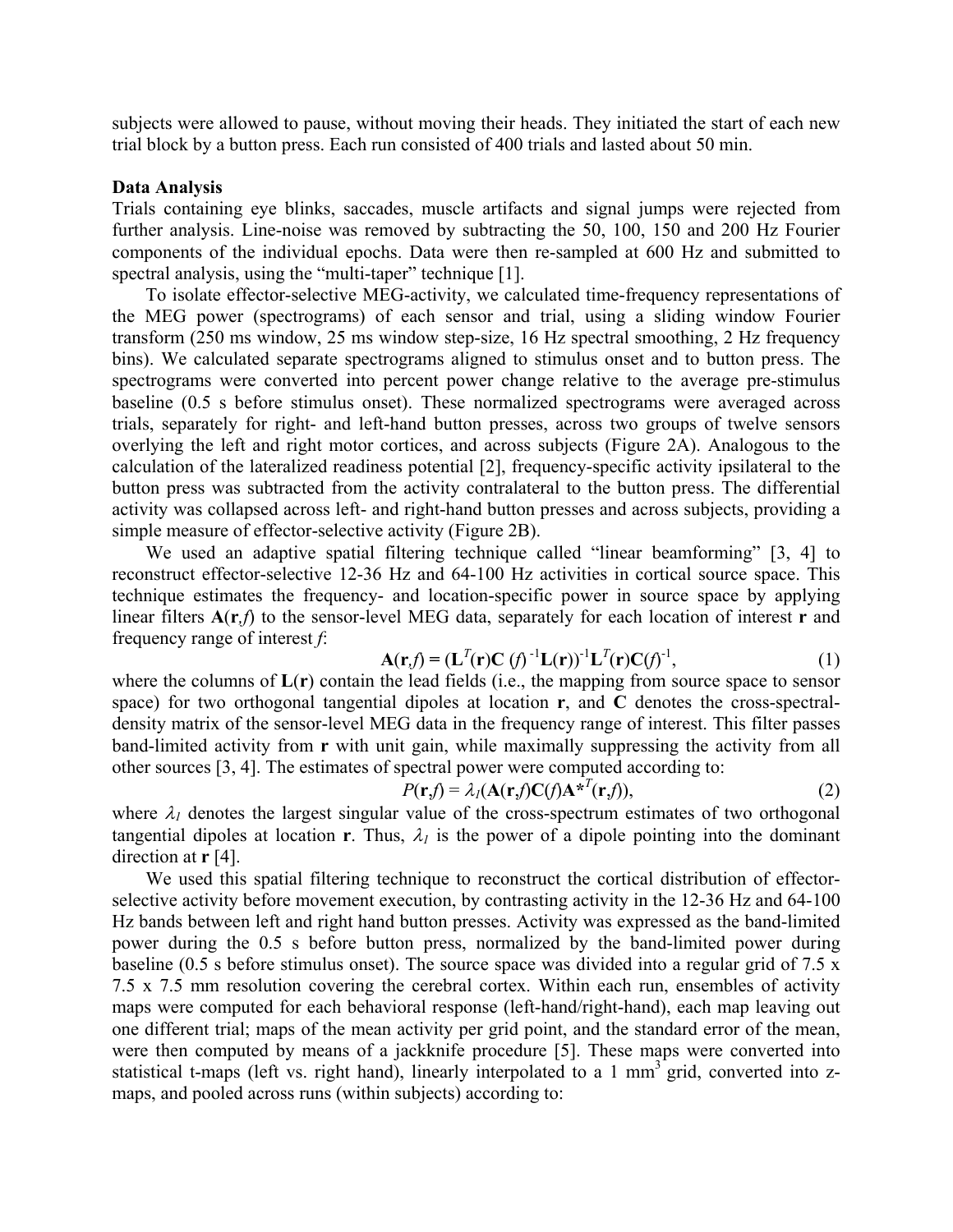$$
\overline{Z} = \frac{1}{\sqrt{N}} \sum_{i=1}^{i=N} Z_i,
$$
\n(3)

where *i* denotes trial and *N* is the total number of trials. The resulting z-maps were morphed onto the MNI template brain based on the individual structural MRIs using the SPM2 (http://www.fil.ion.ucl.ac.uk/ spm/software/spm2/) non-linear warping algorithm, and then pooled across subjects, again using eq. (3).

To reconstruct the time courses of effector-selective band-limited activity aligned to stimulus onset (Figure 3), we again used the spatial filtering technique described above (eq. (1) and (2)). Now, we focused on four cortical regions of interest, which were defined on the individual MRIs: The anterior portion of PMd, the hand area within M1, visual cortical area MT, and a region in dorsolateral prefrontal cortex. We defined the M1 hand area based on an established anatomical landmark, an omega-shaped formation of the dorsal part of the central sulcus [6]. The PMd region of interest was positioned in the anterior portion of premotor cortex [7], located in the junction of the precentral and the superior frontal sulcus, about 1.5 cm anterior to the M1 region. The MT region of interest was defined based on a combination of anatomical landmarks and fMRI responses in standard MT-localizer scans, which were performed in three of the four subjects: The human MT+ complex is located in the junction of the ascending limb of the inferior temporal sulcus with its posterior continuation [8]; these anatomical criteria were in close correspondence with the maps of fMRI responses. The prefrontal cortex region of interest was placed at the anterior end of the posterior third of the medial frontal gyrus.

We reconstructed the time courses of band-limited activity in each of these regions by calculating separate filters for the 12-36 Hz and 64-100 Hz bands and for three trial intervals: baseline (-0.5-0 s relative to stimulus onset), stimulus viewing (0-2 s relative to stimulus onset), and delay (2-2.5 s relative to stimulus onset). These filters were applied to the time- and frequency-specific cross-spectral density matrices of the sensor-level MEG data (see eq. (2)), estimated by means of multi-taper Fourier transform. Specifically, for both frequency bands, cross-spectral density matrices were calculated for 500 ms time windows aligned to stimulus onset and sliding across the trial in steps of 125 ms. We calculated the lateralization of MEGactivity as the difference between log-transformed power contralateral vs. ipsilateral to the hand indicating "yes". For each of the four trial categories, we subtracted the mean baseline lateralization (most likely reflecting confounding factors and not the decision process) from the corresponding single-trial time courses.

Choice-predictive MEG-activity in both areas and frequency bands was analyzed according to two schemes. In a first scheme (Figure 3A), we used ROC-analysis [9, 10] to quantify the reliability of choice-predictive lateralization of activity. The analysis measured the overlap of the single-trial distributions of lateralization (contralateral - ipsilateral to "yes-button") before "yes" and "no" choices ("choice probability"), separately for correct and incorrect choices, combining all trials across subjects. We used a two-tailed permutation test [5] with  $10<sup>3</sup>$  permutations to test the choice probability for significant deviation from 0.5 chance level. In a second scheme (Figure 3B), we analyzed the lateralization separately for the four trial categories. For each category, we tested the deviation from zero baseline lateralization by means of a t-test, again combining trials across subjects, and converted the resulting t-scores into z-scores.

We used the following procedure to analyze the correlation between the temporal integral of gamma-band activity in MT and the choice-predictive lateralization in M1 (Figure 4). For each time point *t* (ranging from -0.25 to 2.25 s relative to stimulus onset in steps of 125 ms), we averaged the single-trial estimates of MT activity in the 64-100 Hz range across both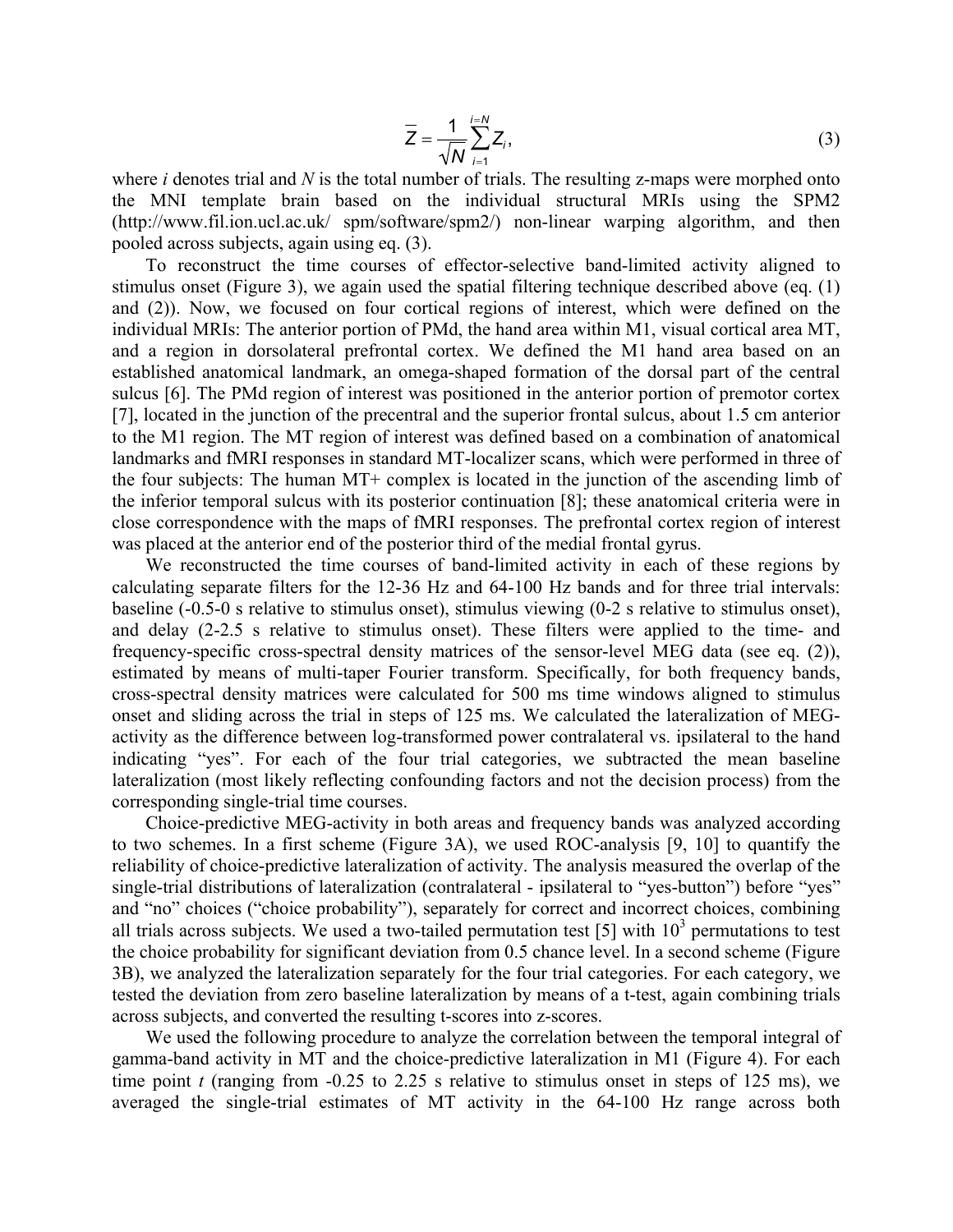hemispheres, and summed this across the stimulus interval, up to *t*. Spontaneous fluctuations of neural population activity contain spatially widespread components, which are unrelated to local neuronal representations [11-13]. Such "global" activity components were removed from the effector-selective M1 activity by taking the difference between hemispheres (see above). We used orthogonal projection to remove the global activity components from the single-trial estimates of MT activity, by subtracting exactly the component that these estimates shared with the single-trial estimates for a distant "reference" region [11, 12]. The dorsolateral prefrontal cortex region served as a reference for the results described in the paper. Qualitatively identical results were obtained from using different reference regions (e.g. in parietal cortex). The integrated single-trial MT activity up to *t* and the single-trial M1 lateralization (contralateral ipsilateral to "yes-button") at *t* were z-transformed within the four stimulus-report conditions, combined across conditions and subjects, binned by the MT integral, and correlated. Figure 4A shows this analysis for  $t = 2$  s, that is, the last time point of the stimulus interval. Figure 4B shows the correlation as a function of *t*. To verify that the statistical significance of the correlation did not depend on the binning of trials by MT activity we repeated the analysis without binning and for several bin sizes from 50 to 500 (in steps of 50). As expected, the correlation coefficients decreased with bin size, but they were highly significant ( $p < 0.01$ ) without binning and across bin sizes.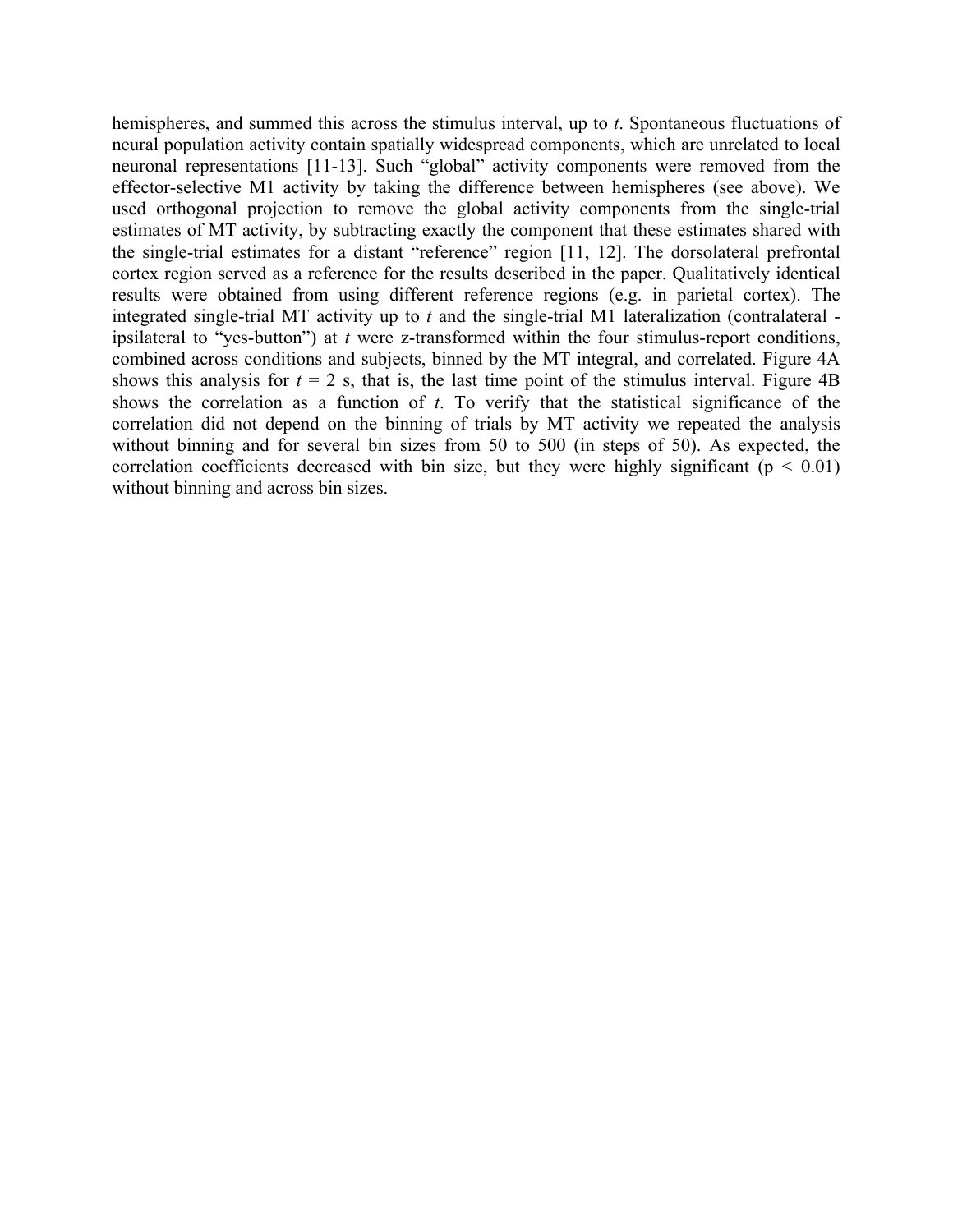#### **Spectral Signature of Effector-Selective Activity before Button Press**

To characterize the spectral signature of the effector-selective activity before movement execution in more detail, we calculated spectra of the MEG activity in the 0.5 s before button press, analogous to the time-frequency representations in Figure 2, but with finer spectral resolution (multi-taper Fourier transform, 6 Hz spectral smoothing). These spectra exhibited two distinct peaks of effector-selective activity in the range below 40 Hz: One in the alpha-band (8- 12 Hz) and another in the beta-band (12-36 Hz) (Figure S1). Both components were bilaterally suppressed before left and right hand movements (Figure S1A), but more strongly before contralateral than before ipsilateral movements (Figure S1B). This effector-selective lateralization was stronger in the beta-band (Figure S1B). Similar patterns of alpha- and betaband suppression have consistently been observed in previous electrophysiological studies of motor preparation in humans [14-20].

Effector-selective (contralateral > ipsilateral) activity prior to movement execution was also expressed in the gamma-band, ranging from about 50-100 Hz (Figure S1B). The 64-100 Hz gamma-band used in the source reconstructions of the present study was chosen to exclude a contribution of the widespread stimulus-locked entrainment of MEG activity at 60 Hz driven by the flickering "noise" fraction of the random dot patterns [24].

Movement-related modulations in the gamma-band have consistently been observed in electrocorticogram recordings [16, 18, 20, 21], and, more recently, also in extracranial EEG and MEG recordings [15, 22, 23]. Results from one MEG study suggest that the contralateral gamma-band enhancement begins after movement onset, and may therefore partly reflect afferent somatosensory activity [15]. Our data are consistent with this study in that the strongest transient gamma-band modulation occurred around and after button press (Figure 2). However, in accord with a previous MEG-study of motor preparation [23], we also observed effectorselective gamma-band modulations long before movement execution (Figures 2 and 3).



**Figure S1.**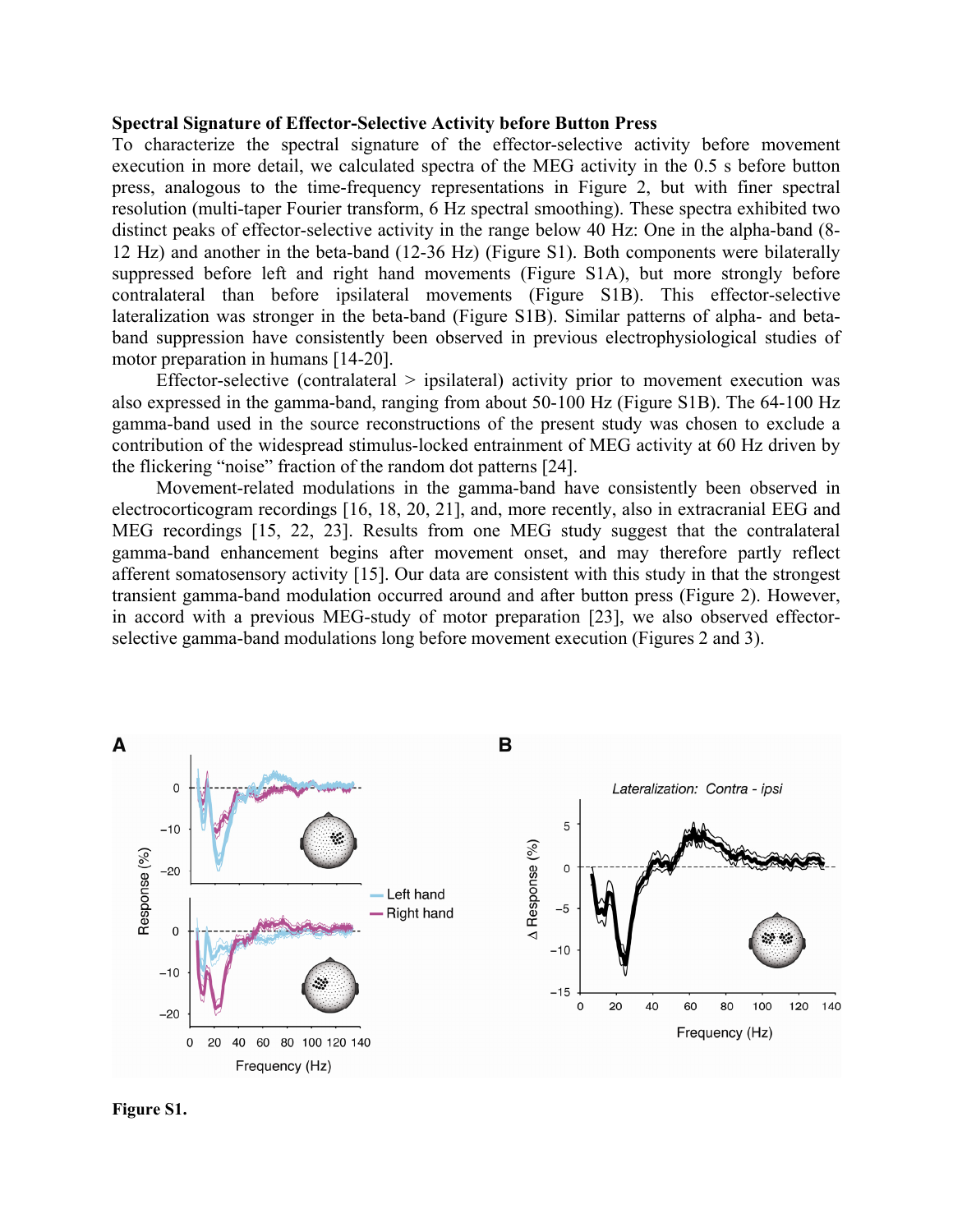### **Figure S1. Spectral Signature of Effector-Selective MEG Activity before Button Press (-0.5 to 0 s)**

MEG activity is expressed as percent power change relative to the prestimulus baseline power.

(A) Group average spectra of activity of two symmetric groups of MEG sensors overlying right (upper panel) and left (lower panel) motor cortices, separately for button presses with the left and right hands. Thick lines represent the mean and thin lines the SEM across runs. Sensor groups are marked on schematic scalp projections.

(B) Spectra of the MEG-lateralization, i.e., the difference between the two sensor groups contralateral and ipsilateral to the button press, averaged across both kinds of button presses.

### **Absence of Choice-Predictive Activity in Control Region**

To assess the spatial specificity of the reported choice-predictive activity, we repeated the analysis for a control region in dorsolateral prefrontal cortex located in the medial frontal gyrus (see Supplemental Experimental Procedures: Data Analysis above). The activity of this region showed no hemispheric lateralization before movement execution (Figure 2C). Figure S2 shows the time courses of choice probability for beta- and gamma-band lateralization in this region during stimulus viewing. There was no significant choice-predictive lateralization of activity in prefrontal cortex. As discussed in the main paper, the absence of such activity does not imply that there was no decision-related activity in prefrontal cortex. Rather, it implies that there was no significant *lateralization* of activity reflecting the motor plan to respond with one or the other hand. Thus, just as right before movement execution (Figure 2C), the lateralization during the stimulus interval was specific to regions with a known contralateral motor bias.



**Figure S2. Time Courses of Choice-Predictive Activity in Control Region** 

Choice probability ("yes" vs. "no") quantifies the predictability of choices from the prefrontal response lateralization (contralateral - ipsilateral to "yes-button"). Time courses are aligned to stimulus onset and shown separately for gamma- and beta-bands, and for correct (black) and incorrect (gray) choices. The solid line at choice probability  $= 0.5$  corresponds to chance level prediction. The dashed black and gray lines indicate significance levels of the corresponding time courses ( $p < 0.05$ , two-sided permutation test). The light gray shade indicates the stimulus interval. Inset: The regions of interest in the left and right medial frontal gyrus are displayed on a cortical surface reconstruction. The dashed lines indicate the central sulcus.